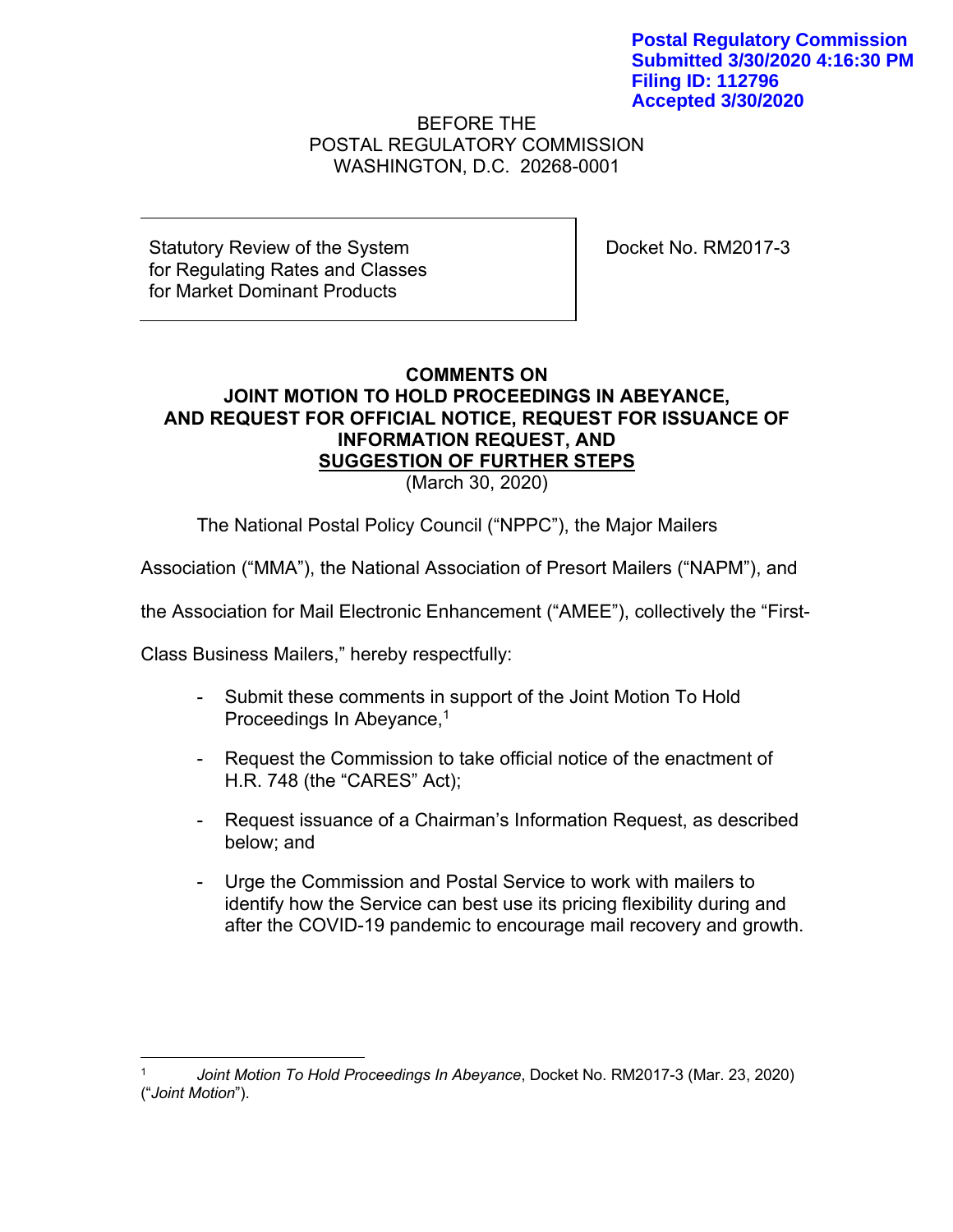**I. THIS PROCEEDING SHOULD BE HELD IN ABEYANCE UNTIL THE PANDEMIC SUBSIDES**

The *Joint Motion*, filed by a number of mailer organizations, urges the Commission to hold this proceeding in formal abeyance until the current declared national emergency concerning the novel coronavirus (COVID-19) has been rescinded. *Id*. at 1. The *Joint Motion* notes that doing so would allow the Postal Service and the mailing industry to focus on maintaining critical operations and would help to ensure that any order that the Commission may issue herein will reflect the circumstances that prevail after the emergency has ended.

While the undersigned parties support holding this proceeding in abeyance, the period of abeyance should not be tied in any way to a formal rescission of the Presidential Proclamation. Instead, this proceeding should resume only once sufficient time has passed to allow all interested parties to have an opportunity to understand the effect of the COVID-19 emergency on the economy, the mail, and the Postal Service.

### **II. REQUEST FOR OFFICIAL NOTICE**

The Commission should take official notice of the enactment of H.R. 748 (the CARES Act). That legislation, among other matters, increased the Postal Service's borrowing authority by \$10 billion, an amount that should provide it with the ability to maintain substantial liquidity for some time. That fact alone is a substantial change in the factual basis underlying Order No. 4257 and the Commission's subsequent orders and proposals in this proceeding.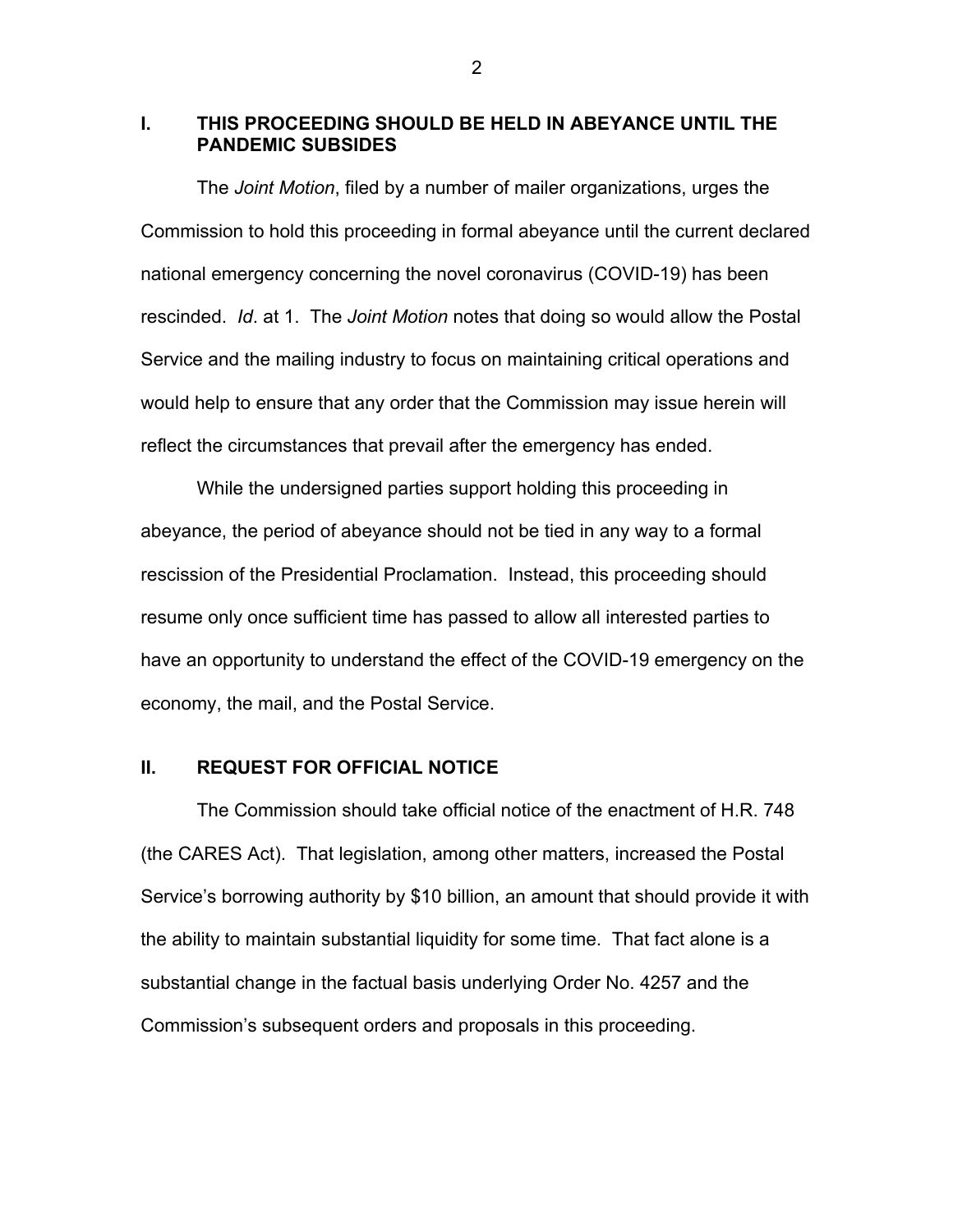#### **III. REQUEST FOR ISSUANCE OF INFORMATION REQUEST**

It is essential that the Commission have an understanding of the effects of the COVID-19 emergency on mail volumes. By all accounts, the Postal Service currently is experiencing a substantial decline in volume. The Postal Service reportedly has advised Congress that its volume declines in just the last two weeks of March have been significant, although it has not made any figures public. In a statement released on March 27, the Postal Service stated that "the national decline in economic activity has led to a rapid drop in mail volumes and a significant loss in needed revenues." It also stated that in a worst case scenario a significant downturn spurred by the pandemic "could result in the Postal Service having insufficient liquidity to continue operations."

Even before COVID-19 hit the nation, the undersigned and other mailers in previous comments had already expressed great concern about the potentially devastating rate hikes that the proposed density factor could authorize as volumes decline. We reiterate our concerns with even more urgency now. Although we do not know how likely such a worst case scenario is to occur, many of our members have reduced their mailings materially since the pandemic began.

Current volume trends are unquestionably relevant to this proceeding. Two of the most prominent proposals in the recent *Revised NPRM* – the density factor and the retirement funding factor – are formulas for which postal volumes are a key input. Using a conservative estimate of a 15 percent volume decline in all classes over the remainder of the current fiscal year, the proposed density

3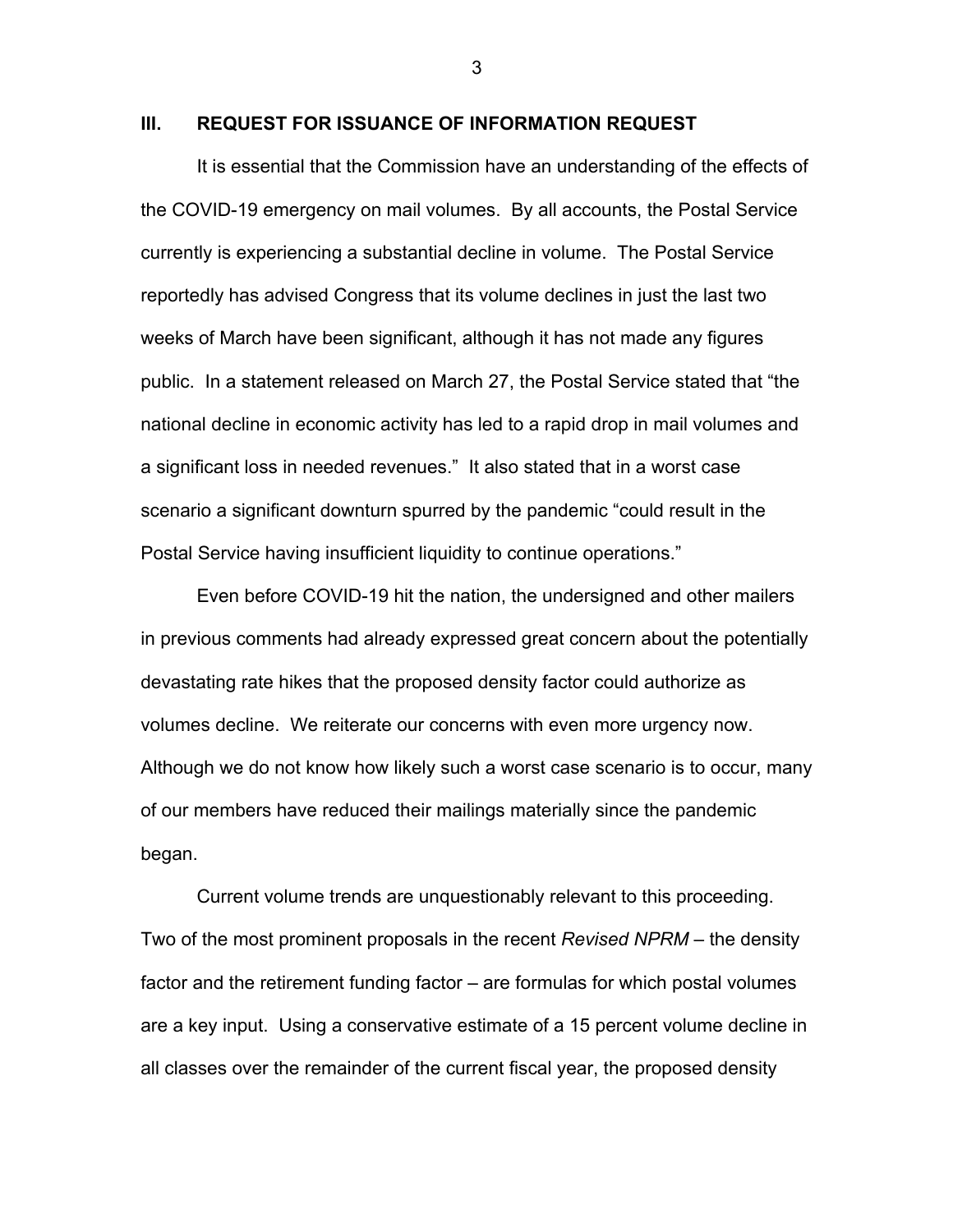formula would result in a density authority of more than 5.7 percent alone. $2$  And we suspect the actual decline will be considerably larger, driving that number even more drastically higher. At the least, the Commission should get the most recent available information from the Postal Service before proceeding further.

Accordingly, the Commission should issue an Information Request to the Postal Service to provide an update on mail volumes for February and March 2020, its current forecasts for the remainder of Fiscal Year 2020, and its forecast for Fiscal Year 2021.

## **IV. FURTHER STEPS**

We do not need to explain to this Commission the vital role of the Postal Service in providing communications and essential deliveries throughout the nation, both in urban and rural areas. Nor do we need to remind the Commission of the need to retain volume in the postal system in order to spread its costs among as many pieces as possible.

There is real peril. As volume plummets, unit costs are surely rising, because the Postal Service is unlikely to be reducing costs during the pandemic; if anything, it is incurring more costs to ensure the safety of its employees. This is likely increasing per-unit costs. To reduce unit costs, either the Service must reduce costs (unlikely in the short term), raise rates, or increase volume.

 $2^2$  This also assumes a growth of 1.3 percent in the number of delivery points and that postal costs will hold essentially steady because the Postal Service is unlikely to lay employees off until the permanence of any volume losses is known.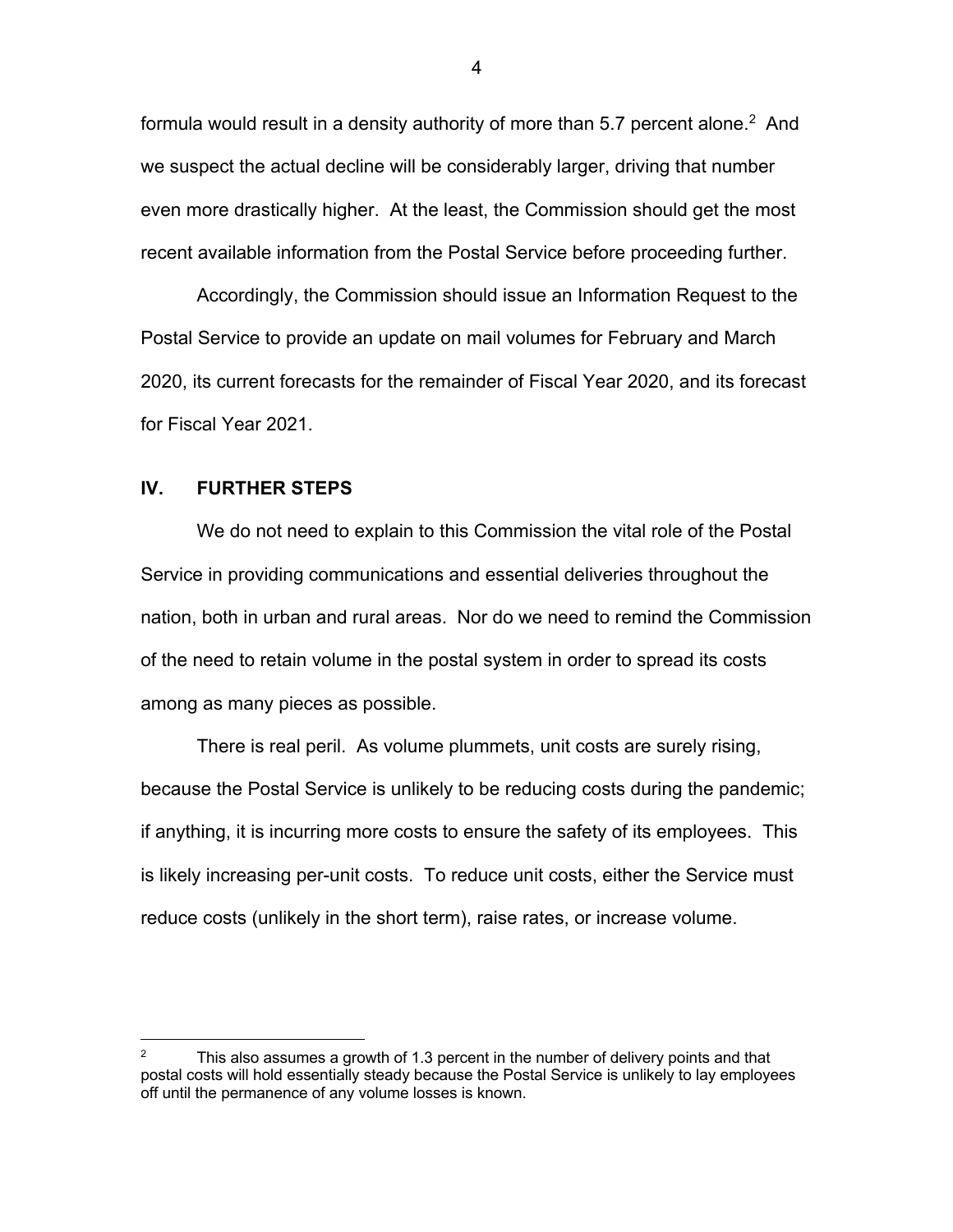The Postal Service and Commission's reflexive approach to declining perunit margins in recent years has been to raise rates. But that approach has consistently failed to bring USPS Marketing Mail flats and USPS Marketing Mail Parcels, as well as the entire Periodicals class, to compensatory levels. And the Commission now fears that USPS Marketing Mail Carrier Route is heading in the same direction. *Annual Compliance Determination Report Fiscal Year 2019*, at 51 (Mar. 25, 2020).

Raising rates is certainly not the way to encourage mail to return during and after the pandemic. Indeed, the Commission recognized in the recent ACD that in the in the case of USPS Marketing Mail Flats the Commission acknowledged that the "full solution must come from a combination of revenue increases and cost reductions." *Id*., at 42. We submit, however, that restoring volume is another possible solution.

We believe that the Commission, Postal Service, mailers, and unions would be well served by using this opportunity to develop strategic and practical ideas about how the Postal Service could use its pricing flexibility to address post-pandemic impacts and encourage mail to return to the system to support the economy and recover.

### **V. CONCLUSION**

Therefore, for the foregoing reasons, the undersigned parties support the Joint Motion to hold this proceeding in abeyance while urging that the abeyance continue until a new normal is visible, to take official notice of the enactment of H.R. 748, for issuance of a Chairman's Information Request as described herein,

5